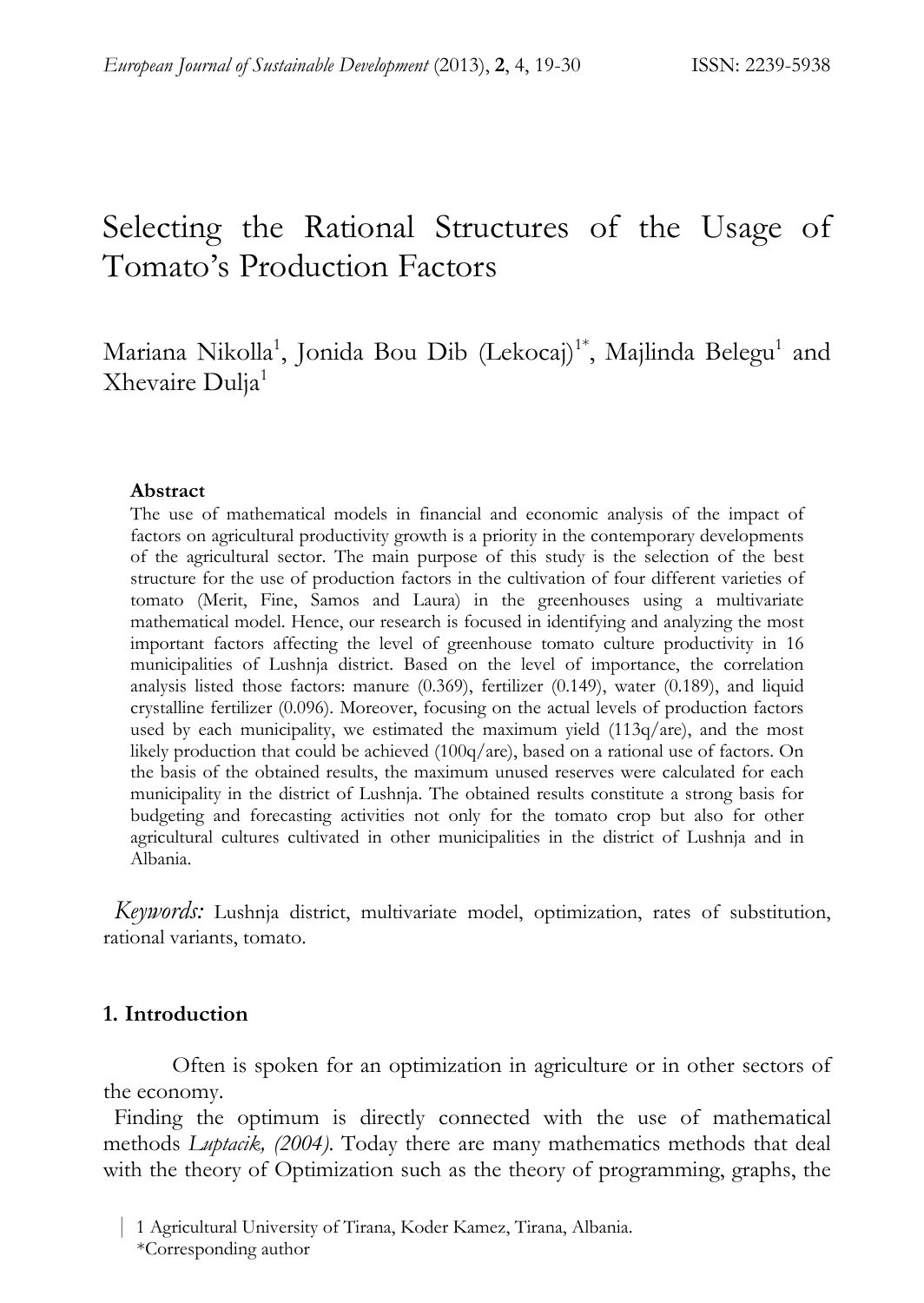production model, etc. Moreover, factors like soil fertility, labor, seed quality, climate and technology process, play an important role in the agricultural productivity. These factors directly influence the outcome of the production and are associated with the impact of each other. To determine the optimal level of production in agriculture is necessary to determine the relationship between economic outcome indicators, such as productivity, production factors and cost. On the other hand to build the mathematical models, the factual data are needed, that are subject to experimental analysis and statistical processing.

Sustainable development of agriculture in our country requires not only an increase of production at the farm level, but also an increase in their economic efficiency. Good crop yields and higher productivity of animals are among the most important factors to reduce production costs and provide higher profits. Roughly half of agricultural and livestock production costs are constant in relation with the level of production while land costs, depreciation of machinery and equipment, the costs of planting and crop cultivation, animal housing and maintenance costs and other similar elements, remain unchanged. As a result, unit costs are lower on farms with high production because overall costs and other costs are distributed to more constant production unit. Farms with high production efficiency are more successful because of three factors.

- $\checkmark$  Low cost per unit of output;
- $\checkmark$  The effective size of the farm:
- $\checkmark$  The effectiveness of the use of labor and machinery.

In 1990 the area planted with vegetables amounted to 27,000 ha or about 5% of the total area, which accounted for 1,100 ha greenhouses and of these about 200 ha were covered with glass greenhouses and heating. Production at this year amounted to 392,000 tons, of which 98,000 tons were taken from the greenhouses. After 90s, the greenhouse area was reduced to only 320 ha in 1993 and rose in 2012 to 828 ha, of which 137 ha are heating and glass. In 2012 the vegetables account at 10% of arable land, or about 30,813 ha or about 6% compared with the reference year (1990). In the last 22 years total production of vegetables amounted to 671 thousand tons from 400 thousand tons produced in 1990. Vegetables are grown throughout the country by increasing the average family income in more than 20%. Frontline crops cultivated in Albania are: tomato, cucumber, melon, pepper, leguminous (fresh and dried), eggplant, carrot, onion, garlic, spinach and green lettuce.

Tomato culture ranks first and accounts for about 30% of the area planted with vegetables, followed by the pepper with 15% and garlic, onion and the eggplant by about 5% each. Average yields are about 185 q/ha in open field and 800 q/ha in greenhouses. Tomato crops has increased by 10% as well as some of the large area of the greenhouses that occupies the product, making its price falling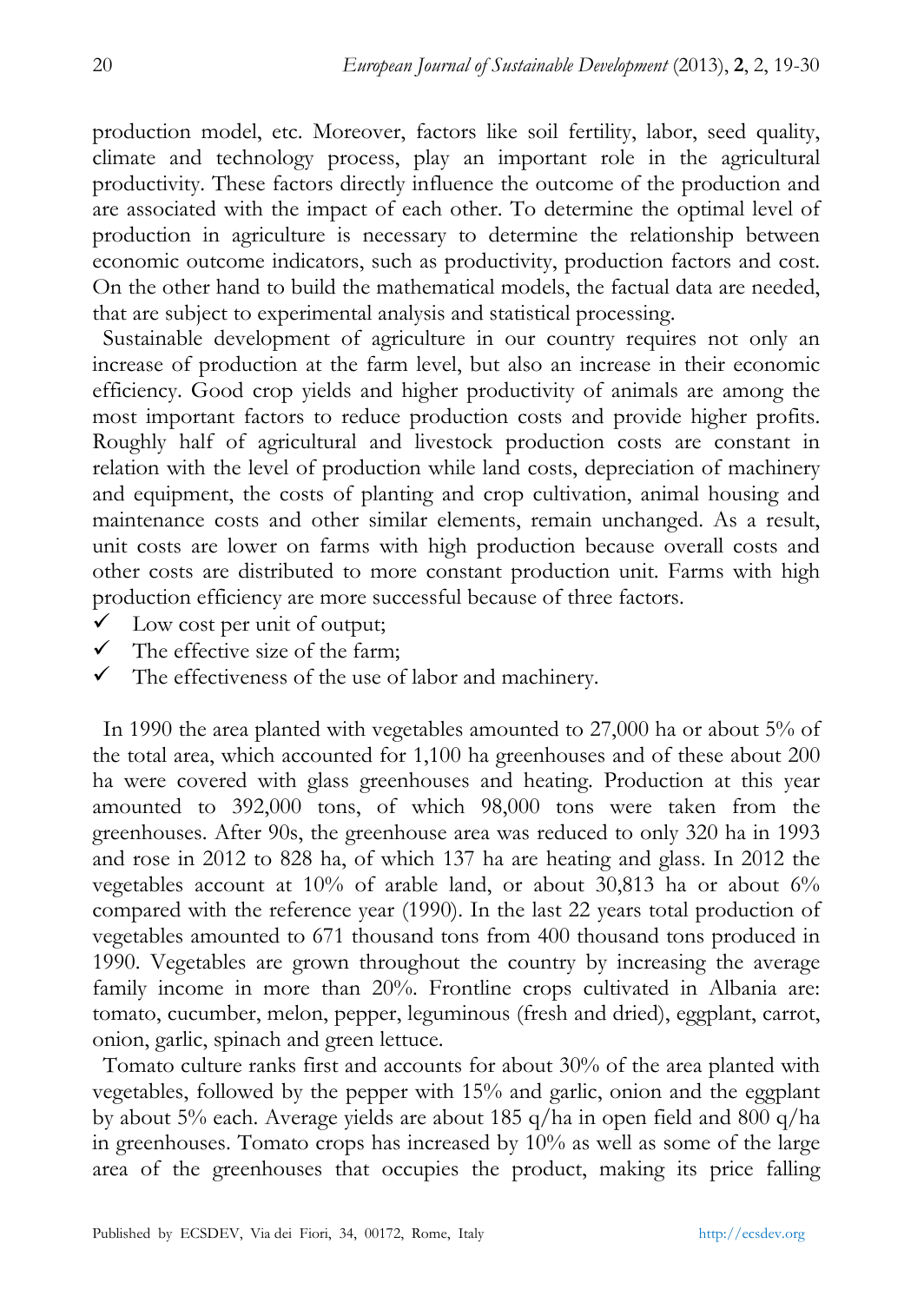markets compared to the time when a part of the market covered by imported products. The good quality of the Albanian production has increased the requirements for exports abroad, and Lushnja farmers reported that they have entered into contracts for export with neighboring countries.

One of the basic indicators for increasing the yield of agricultural crops, including tomatoes, is the recognition and effective use of internal resources of the economy of agricultural farms. The determining of production factors, that have a direct and multiple impact on the internal reserves growth, plays an important role in the increase of the agricultural productivity. The correlation between the performance of an agricultural crop and the factors that influence its growth shows the importance of the recognition of study and to determine ways to exploit a profitable quantitative use in achieving the main goal.

Thus, given the importance of the culture of tomato, both for its nutritional values and the processing industry were identified and analyzed the most important factors affecting the level of greenhouse tomato culture productivity in 16 municipalities of Lushnja district.

| Figure 1: The area of the research study |  |  |  |  |  |
|------------------------------------------|--|--|--|--|--|
|------------------------------------------|--|--|--|--|--|



#### 2. Materials and Methods

In order to achieve the purpose of the study, factors such as manure, fertilizer, liquid crystalline fertilizers, pesticides (q/are) and irrigation (m<sup>3</sup>/are) were identified as the main factors that contribute on the tomato productivity. Questionnaires were conducted in different farms that cultivate Merit, Fine, Samos and Laura varieties of tomato in 16 municipalities of Lushnja district as well as data from the Regional Directorate of Agriculture and Food in Fier were

<sup>&</sup>lt;sup>1</sup> http://en.wikipedia.org/wiki/File:Lushnj%C3%AB District.svg

<sup>© 2013</sup> The Authors. Journal Compilation © 2013 European Center of Sustainable Development.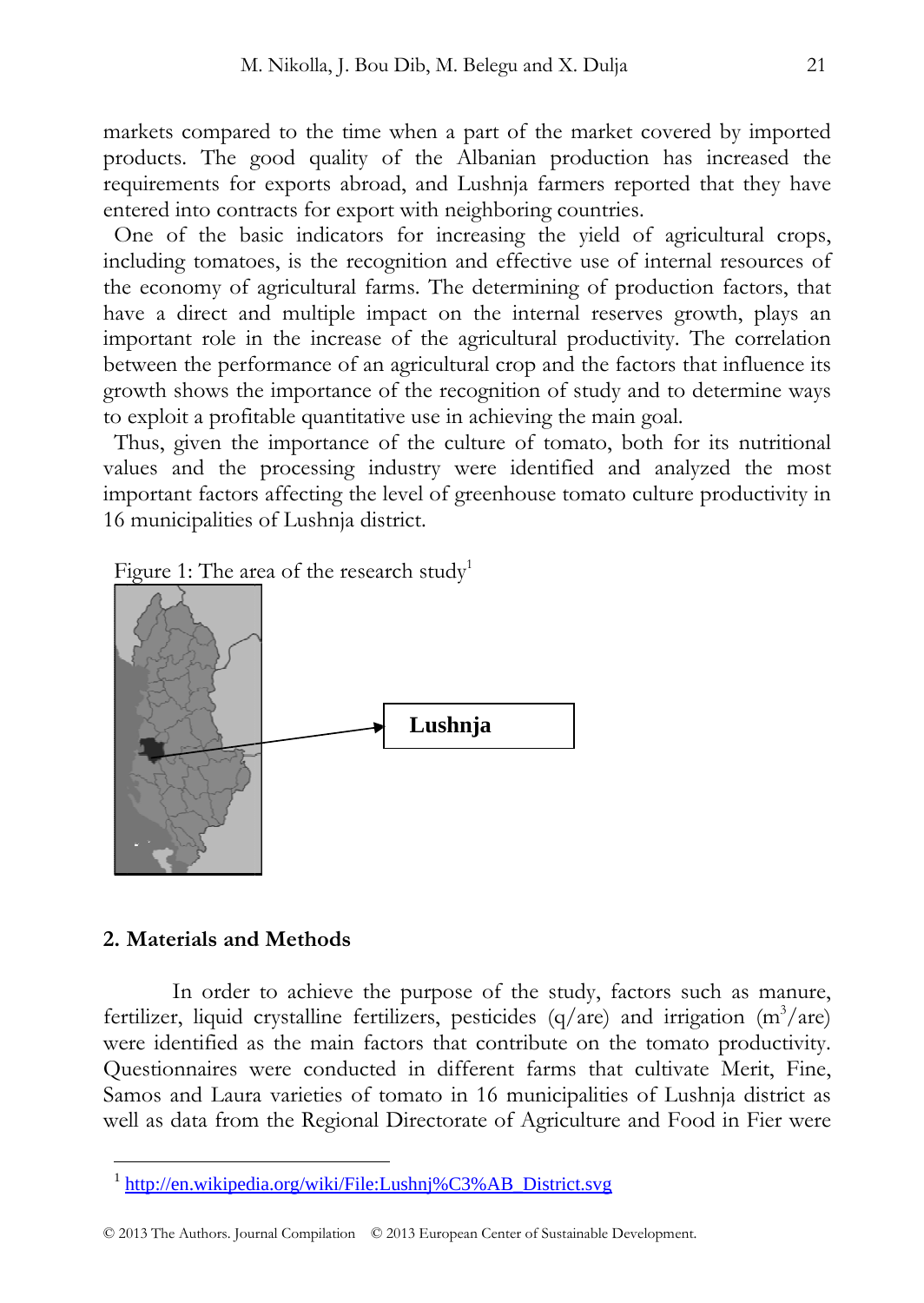collected. Moreover, the rates of substitution of the factors in nature and value were calculated. Based on the results a multivariate model was built in order to select the best structure of the use of production factors and measure the maximum and the most possible tomato yields.

# **3. Results and Discussion**

 The factual yields of tomato and the quantities of the production factors gathered from 16 municipalities of the district of Lushnja were the first findings of our research. Those data are included in Table I below:

| Municipalities   | Yield<br>(q/are) | Manure | Fertiliz<br>er | Liquid<br>Crystalline<br>fertilizer | Pesticides | Irrigatio<br>$\mathbf n$<br>$(m^3/are)$ |
|------------------|------------------|--------|----------------|-------------------------------------|------------|-----------------------------------------|
| $\boldsymbol{K}$ | Y                | $X_I$  | $X_2$          | $X_3$                               | $X_4$      | $X_5$                                   |
| Lushnjë          | 91               | 90     | 1.6            | 1.5                                 | 0.06       | 55                                      |
| Divjakë          | 86               | 90     | 1.7            | 1.6                                 | 0.65       | 50                                      |
| Karbunarë        | 85               | 100    | 1.5            | 1.5                                 | 0.07       | 55                                      |
| Fier-Shegan      | 85               | 80     | 1.6            | 1.7                                 | 0.07       | 50                                      |
| Allkaj           | 86               | 90     | 1.8            | 1.4                                 | 0.07       | 40                                      |
| Krutje           | 85               | 100    | 1.5            | 1.5                                 | 0.65       | 40                                      |
| Bubullimë        | 80               | 80     | 1.4            | 1.4                                 | 0.07       | 45                                      |
| Kolonjë          | 80               | 80     | 1.5            | 1.7                                 | 0.07       | 50                                      |
| Gradisht         | 85               | 100    | 1.5            | 1.4                                 | 0.06       | 55                                      |
| Remas            | 83               | 100    | 1.5            | 1.4                                 | 0.06       | 50                                      |
| Tërbuf           | 80               | 90     | 1.8            | 1.3                                 | 0.65       | 50                                      |
| Dushk            | 82               | 90     | 1.4            | 1.5                                 | 0.07       | 50                                      |
| Golem            | 78               | 90     | 1.8            | 1.5                                 | 0.65       | 45                                      |
| Grabian          | 84               | 85     | 1.7            | 1.6                                 | 0.07       | 50                                      |
| Hyzgjokaj        | 82               | 100    | 1.8            | 1.5                                 | 0.076      | 50                                      |
| Ballagat         | 75               | 80     | 1.4            | 1.5                                 | 0.07       | $50\,$                                  |
| Average          | 82.938           | 90.313 | 1.594          | 1.500                               | 0.214      | 49.063                                  |
| Total            | 1327             | 1445   | 25.5           | 24                                  | 3.416      | 785                                     |

**Table 1:** Data on the tomato yield and use of factors in Lushnja district

*Source: Data elaborated by the author* 

The correlation between the performance of an agricultural crop and the factors that influence its growth, show the importance of the recognition of study and to determine ways to exploit profitable their quantitative use in achieving the ultimate goal (*Osmani, 2005*). Correlative analysis on the impact of each factor in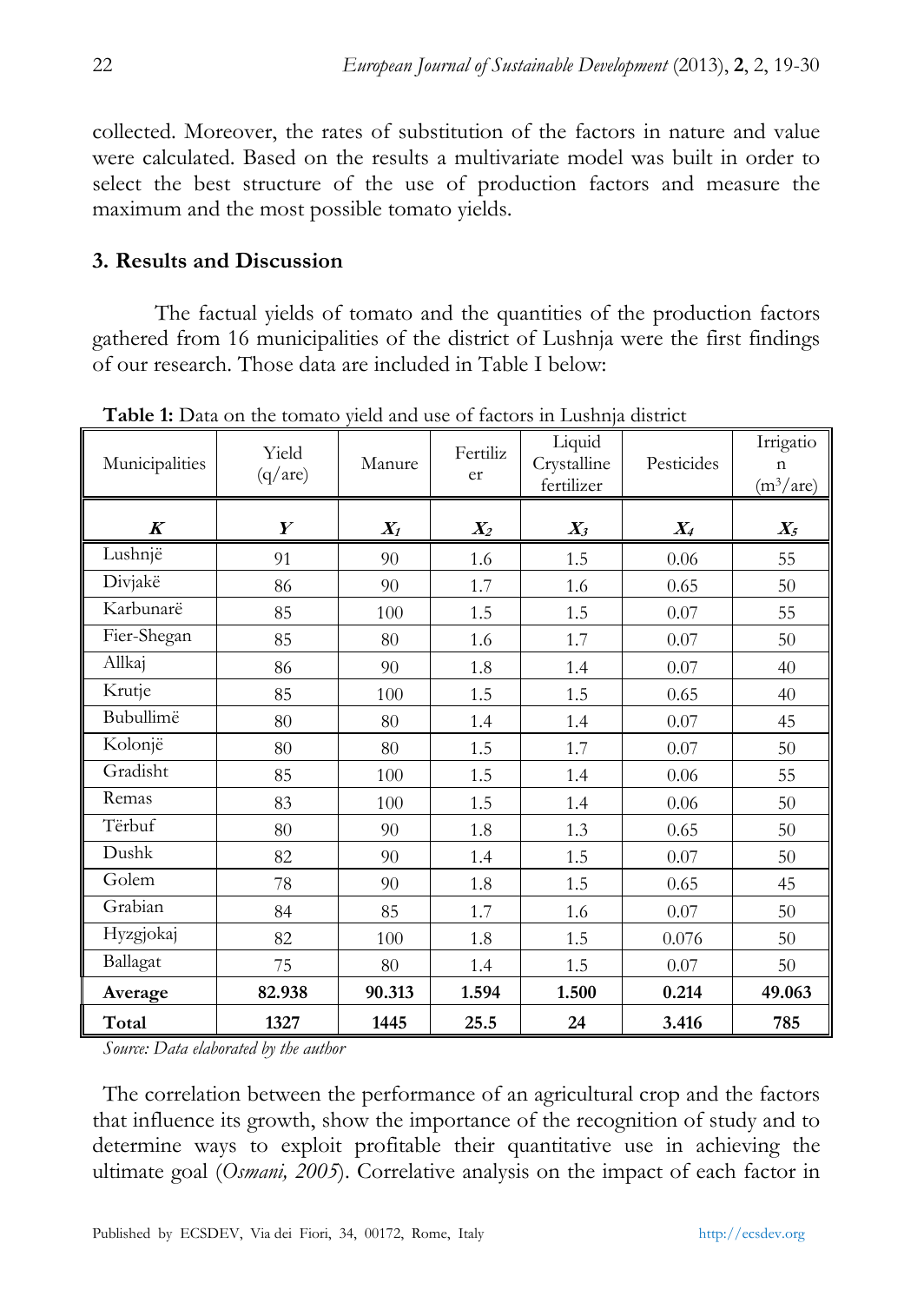tomato production, listed in order of importance:  $X_1$ manure = 0.369,  $X_2$ fertilizer  $= 0.149$ , X<sub>5</sub>water = 0.189, X<sub>3</sub>crystalline fertilizer = 0.096.

In order to analyze the yield of tomato culture a multivariate mathematical model was applied (*Klejner, G.B., 1978, Rubinov, A.M.1983, Pllakunov, M.K., Rajackas, R.LL.1984, and Cuko, 1987).* 

$$
y = a_0 x_1^{a_1} x_2^{a_2} x_3^{a_3} x_4^{a_4} x_5^{a_5} (1)
$$

Where  $a_i$  for  $i = 1,2,3,4,5$  are the parameters of the model. These parameters express the effective use of relevant factors in such way that their calculation provides the maximum pottential in their assessment. The maximum values of the parameters  $a_i$  are calculated based on this formula:

$$
a_{i} = p_{i} \max_{k} \left\{ \frac{\log \frac{y_{k}}{a_{0}}}{\log x_{k_{i}}} \right\}, (2)
$$
  
Where,  $p_{i} = \frac{r_{y_{x_{i}}}}{\sum_{i=1}^{5} r_{y_{x_{i}}}}$  and  $a_{0} = \frac{\overline{y}}{\prod_{i=1}^{5} (\overline{x_{j}})^{p_{i}}}, j=1.5$ 

From further calculation we received these results:  $p_1 = 0.537$   $p_2 = 0.216$   $p_3 = 0.140$   $p_4 = -0.167$   $p_5 = 0.274$  $a_0 = 32.602$   $a_1 = 0.1224$   $a_2 = 0.5919$   $a_3 = 0.4773$   $a_4 = 0.0274$   $a_5 = 0.0722$ 

Based on these values, this multivariate model was built:

$$
Y = 32.602x_1^{0.1224}x_2^{0.5919}x_3^{0.4773}x_4^{0.0274}x_5^{0.0722} (3)
$$

Focusing on the actual levels of production factors used by each municipality, the maximum yield that can be achieved on the basis of a more rational use of factors was estimated. The differences between the actual yield and yield provide the maximum unused reserves. On the basis of the obtained results, the maximum unused reserves were calculated for each municipality in the district of Lushnja.

Calculating the maximum reserve is important, because they show the potential of production for each municipality, even though, their full use cannot be achieved.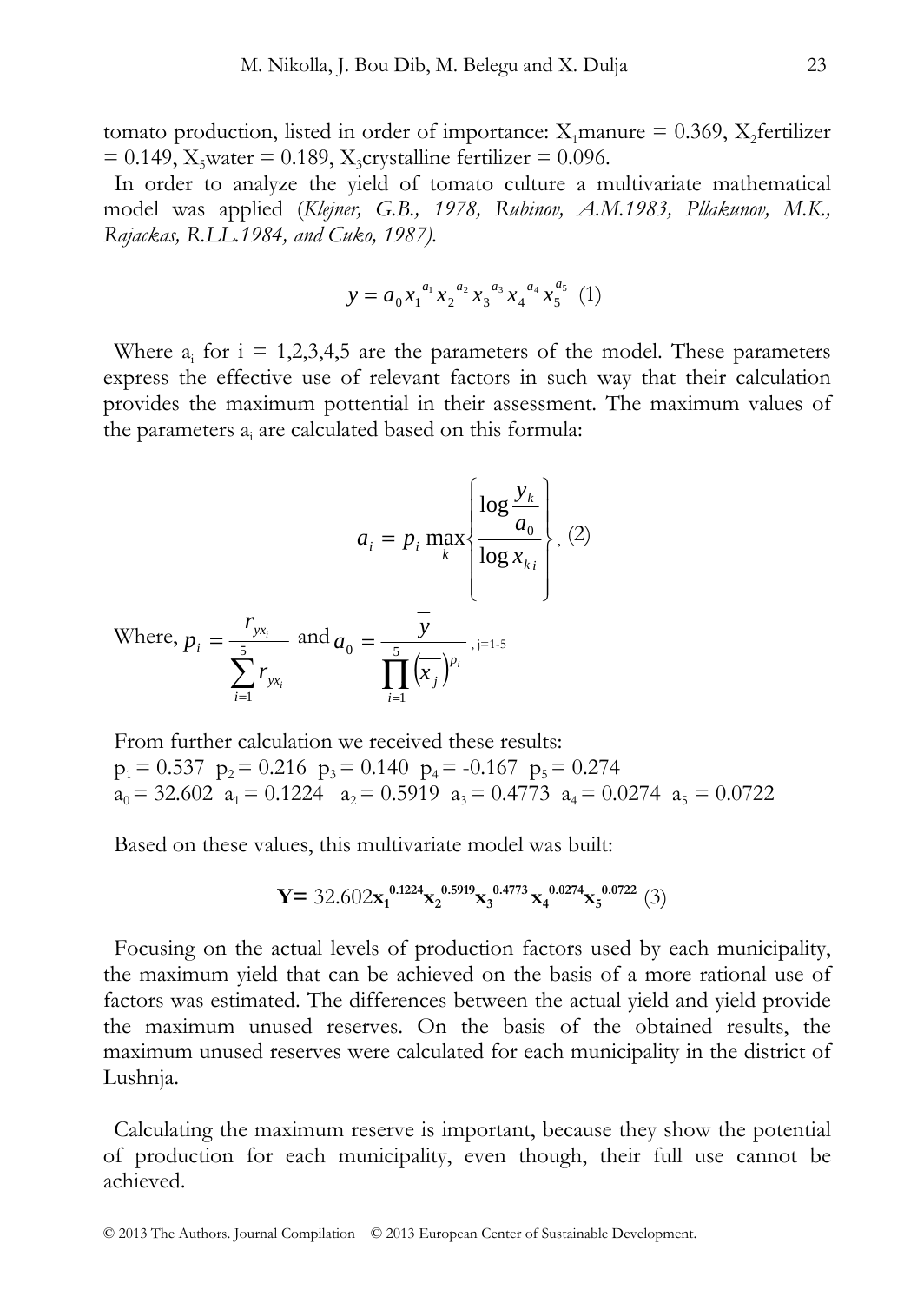Municipalities with better results were called municipalities with higher than average yield. Use of these resources is available to a greater extent because their calculation is based not on the highest score of a municipality, but in a few municipalities. In this case the calculation of parameters  $a_i$  is done with this formula:

$$
a_i = p_i m e_s \sqrt{\frac{\log \frac{y_k}{a_0}}{\log x_{ki}}}
$$
 where  $m e_s \sqrt{\frac{\log \frac{y_k}{a_0}}{\log x_{ki}}}$  is the ratio average  $\frac{\log \frac{y_k}{a_0}}{\log x_{ki}}$ 

greater than their overall average. These ratios fulfill the condition of:

$$
\frac{\log \frac{y_k}{a_0}}{\log x_{ki}} \ge \frac{\log \frac{y_k}{a_0}}{\log x_{ki}} \quad (4)
$$

From our calculations we received these results:  $p_1=0.214$   $p_2= 2.409$   $p_3= 2.855$   $p_4= -0.193$   $p_5= 0.252$  $a_1=0.1151$   $a_2=0.5201$   $a_3=0.3983$   $a_4=0.0322$   $a_5=0.0692$ 

and we designed this multivariate model:

$$
Y\text{=}32.602 x_1^{0.1151} \ x_2^{0.5201} x_3^{-0.3983} \ x_4^{-0.0322} x_5^{-0.0692} \ (5)
$$

Using the above models it is possible to calculate the respective stocks that affect cost reduction, as a difference between the actual cost of production factors of each municipality, with the minimum possible cost. The minimum and most possible cost were calculated using the below formulas<sup>2</sup>:

$$
z_{\min} = \frac{\sum_{i=1}^{n} c_i x_i}{y_{\max}} \quad \text{and} \quad z_{\text{mund}} = \frac{\sum_{i=1}^{n} c_i x_i}{y_{\text{mund}}}
$$
(6)

Where  $c_i$  are the prices per unit for the factors  $x_i$  (ALL/q).

 $2 \text{ Z}_{\text{mund}}$  (The most possible cost)

ymund (The most possible yield)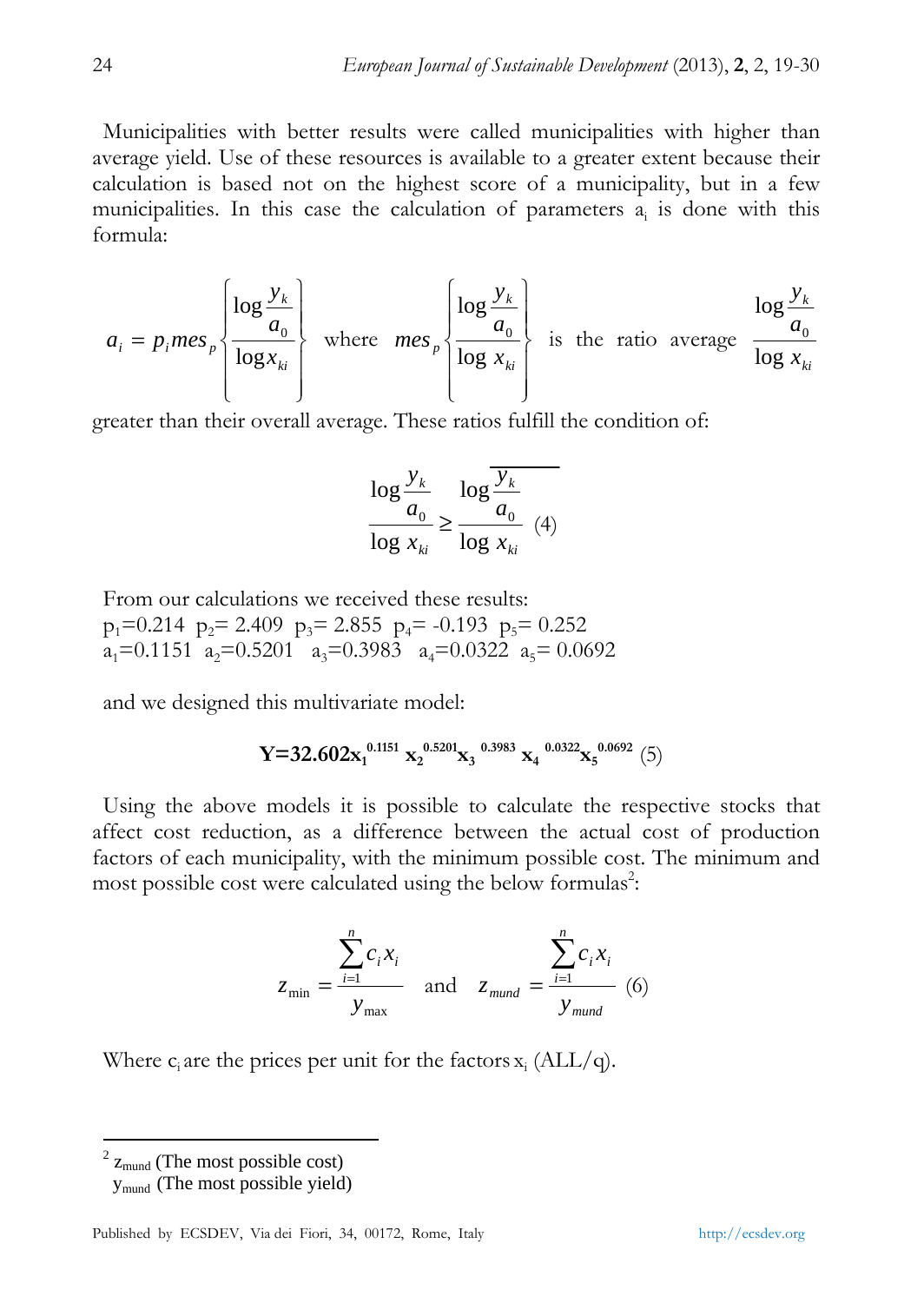As is cited in *Mece et al (2007)*, an important aspect in the calculation of internal resources is the fair and quantitative harmonization of the factors that affect the growth of the agricultural crops yield. The same performance, but with lower costs can be achieved by relying on the ability that different factors have to replace each other. Thus, fertilizer can be replaced with organic fertilizer or vice versa, but since their prices are different, between them can be set up such reports that reduce the production costs without diminishing the existing yield. For this it is necessary to calculate the rates of mutual substitution of production factors.

If  $x_i$  factor is reduced or increased with a unit, then it can be replaced with an increase or reduction of  $D_{xji}$  unit  $x_j$  factor. This amount is called the rate of substitution of factor  $x_i$  with  $x_j$  factor. So, if the amount of manure  $(x_1)$  is reduced with a unit, this reduction can be compensated by adding the chemical fertilizers  $(x_2)$  with  $D_{xii}$  unit, to obtain the same performance. For this it is necessary to calculate the rates of factors substitution, for example factor  $x_i$  with factor  $x_j$ . The formula for this calculation is as follows:

$$
D_{xji} = \overline{x}_j \left[ \left( \frac{\overline{x}_i}{\overline{x}_i \pm a} \right)^{\frac{a_i}{a_j}} - 1 \right] \qquad D_{xji} = \overline{x}_j \left[ \left( \frac{\overline{x}_i}{\overline{x}_i - 1} \right)^{\frac{a_i}{a_j}} - 1 \right] \qquad (7)
$$

 $x_i \rightarrow$  the average of i-factor,  $x_i \rightarrow$  the average of j-factor,

 $a_i$ ,  $a_j$  – the coefficient of the relevant factors.

Table 2 below presents the maximum rates of substitution of factors expressed in natural measurement unit (N) and value (V).

**Table 2:** The rates of substitution of factors expressed in natural measurement unit (N) and value (V).

| Factors        |   | X1                       |                          | X2                       |                          | X3                       |                          | $\mathbf X$<br>4         |                          | X <sub>5</sub>           |                          |
|----------------|---|--------------------------|--------------------------|--------------------------|--------------------------|--------------------------|--------------------------|--------------------------|--------------------------|--------------------------|--------------------------|
|                |   | N                        | V                        | N                        | $\mathbf{V}$             | N                        | $\mathbf{V}$             | N                        | $\mathbf{V}$             | N                        | $\mathbf{V}$             |
| X1             | N | $\overline{\phantom{a}}$ |                          | 10596.79                 | ٠                        | 6460.41                  | $\overline{\phantom{a}}$ | $\overline{\phantom{a}}$ |                          | 1.1037                   |                          |
|                | V | $\overline{\phantom{a}}$ | ٠                        | $\overline{\phantom{a}}$ | 957028                   | ٠                        | 583459                   |                          | $\overline{\phantom{a}}$ | $\overline{\phantom{a}}$ | 99.6796                  |
| X <sub>2</sub> | N | .0037                    |                          | $\overline{\phantom{a}}$ | $\overline{\phantom{a}}$ | 2.27                     | $\overline{\phantom{a}}$ | $\overline{\phantom{a}}$ |                          | .0040                    | $\overline{\phantom{a}}$ |
|                | V | $\overline{\phantom{a}}$ | 36.74                    | $\overline{\phantom{a}}$ | $\overline{\phantom{a}}$ | $\overline{\phantom{a}}$ | 3.62                     |                          | $\overline{\phantom{a}}$ | ٠                        | .0064                    |
| X3             | N | .0043                    | $\overline{\phantom{a}}$ | 3.60                     |                          | $\overline{\phantom{a}}$ | ۰.                       | $\overline{\phantom{a}}$ |                          | .0047                    | -                        |
|                | V | $\overline{\phantom{a}}$ | 8578.21                  | $\sim$                   | 5.40                     | ۰                        | $\overline{\phantom{a}}$ |                          | $\overline{\phantom{a}}$ | $\overline{\phantom{a}}$ | .0070                    |
| X4             | N | .0109                    |                          | 390223098                | $\overline{\phantom{a}}$ | 4382548                  | $\overline{\phantom{a}}$ | $\overline{\phantom{a}}$ |                          | .0119                    |                          |
|                | V | $\overline{\phantom{a}}$ | 6002.30                  | $\overline{\phantom{a}}$ | 83507743                 | $\overline{\phantom{a}}$ | 9378653                  |                          | $\overline{\phantom{a}}$ | $\overline{\phantom{a}}$ | .0026                    |
| X <sub>5</sub> | N | .9349                    | $\overline{\phantom{a}}$ | 160378.20                | $\overline{\phantom{a}}$ | 69920.4                  | $\overline{\phantom{a}}$ | $\overline{\phantom{a}}$ |                          | $\overline{\phantom{a}}$ | ۰                        |
|                | V | $\overline{\phantom{a}}$ | 18.70                    | $\overline{\phantom{a}}$ | 7868635                  | ۰                        | 3430507                  |                          | $\overline{\phantom{a}}$ | $\overline{\phantom{a}}$ |                          |

*Source: Data elaborated by the author*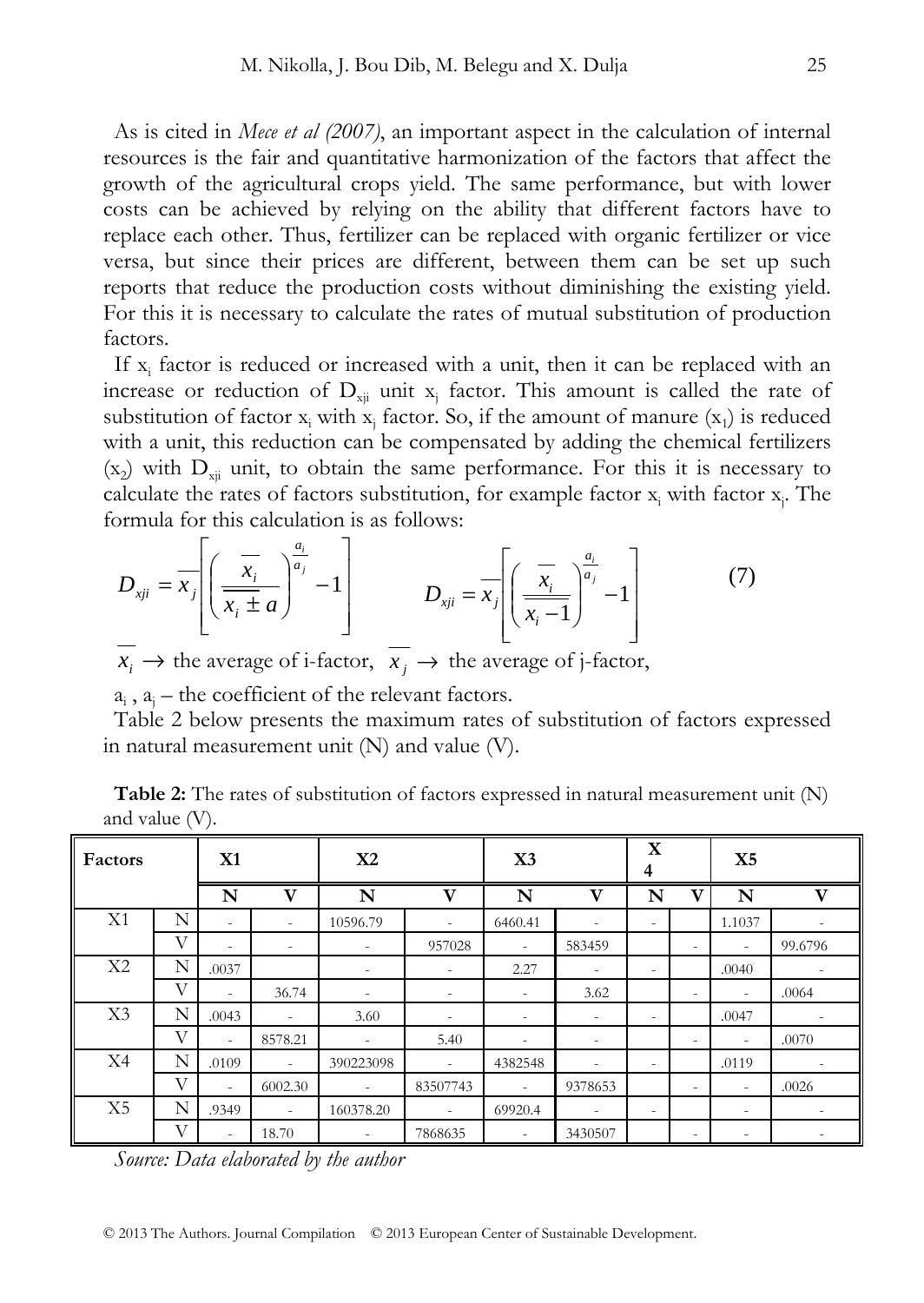The rates of substitution of factors indicate that for the tomato production, in value more profitable appears the use of manure than other factors. The rates of substitution help to build rational alternatives for the use of production factors. The main criteria derived from these rates and that serves to develop these variants is as follow: at the beginning is necessary to use the entire beneficial factors, while the other factors are used to the quality of the participants, taking care to maintain the minimum ratios between factors.

|                    |                                   |                                      |                                   | <b>Reserves</b> |                          |                                   |                                     |                                  |                  | Reserves in          |
|--------------------|-----------------------------------|--------------------------------------|-----------------------------------|-----------------|--------------------------|-----------------------------------|-------------------------------------|----------------------------------|------------------|----------------------|
|                    | Fa                                |                                      |                                   | q/are           |                          |                                   |                                     |                                  | ALL/are          |                      |
| <b>Names</b>       | ctua<br>1<br>yield<br>(q)<br>are) | Ma<br>ximal<br>possi<br>ble<br>yield | Mo<br>st<br>possi<br>ble<br>yield | Maxi<br>mum     | Mo<br>st<br>possi<br>ble | Fact<br>ual<br>Cost<br>(AL<br>L/q | Min<br>imal<br>possi<br>ble<br>cost | Mo<br>st<br>possi<br>ble<br>cost | Maxi<br>mal      | Most<br>Possi<br>ble |
| Municipaliti<br>es | $Y$ fact.                         | $Y_{\text{max}}$                     | $Y_{mm}$                          | $R_{max}$       | $R_{mm}$                 | Z                                 | $Z_{\min}$                          | $Z_{mm}$                         | $R_{\text{max}}$ | $R_{mm}$             |
| K                  | $\mathbf{1}$                      | 2                                    | 3                                 | $4 = 2 - 1$     | $5 = 3 - 1$              | 6                                 | 7                                   | 8                                | $9 = 6 - 7$      | $10 = 6 - 8$         |
| Lushnjë            | 91                                | 112                                  | 99                                | 21              | 8                        | 35199                             | 28583                               | 32357                            | 6616             | 2842                 |
| Divjakë            | 86                                | 127                                  | 112                               | 41              | 26                       | 43355                             | 29357                               | 33162                            | 13998            | 10193                |
| Karbunarë          | 85                                | 110                                  | 97                                | 25              | 12                       | 37936                             | 29388                               | 33115                            | 8548             | 4821                 |
| Fier-Shegan        | 85                                | 117                                  | 102                               | 32              | 17                       | 42253                             | 30710                               | 35045                            | 11543            | 7208                 |
| Allkaj             | 86                                | 114                                  | 101                               | 28              | 15                       | 35003                             | 26383                               | 29906                            | 8620             | 5097                 |
| Krutje             | 85                                | 114                                  | 102                               | 29              | 17                       | 41686                             | 31084                               | 34626                            | 10602            | 7060                 |
| Bubullimë          | 80                                | 98                                   | 88                                | 18              | 8                        | 37368                             | 30582                               | 34029                            | 6786             | 3339                 |
| Kolonjë            | 80                                | 113                                  | 99                                | 33              | 19                       | 44881                             | 31897                               | 36231                            | 12984            | 8650                 |
| Gradisht           | 85                                | 106                                  | 94                                | 21              | 9                        | 35519                             | 28557                               | 32027                            | 6962             | 3492                 |
| Remas              | 83                                | 105                                  | 94                                | 22              | 11                       | 36373                             | 28753                               | 32238                            | 7620             | 4135                 |
| Tërbuf             | 80                                | 119                                  | 107                               | 39              | 27                       | 39119                             | 26303                               | 29349                            | 12816            | 9770                 |
| Dushk              | 82                                | 103                                  | 92                                | 21              | 10                       | 39104                             | 31049                               | 34778                            | 8055             | 4326                 |
| Golem              | 78                                | 126                                  | 112                               | 48              | 34                       | 45249                             | 27917                               | 31494                            | 17332            | 13755                |
| Grabian            | 84                                | 119                                  | 104                               | 35              | 20                       | 40488                             | 28666                               | 32713                            | 11822            | 7775                 |
| Hyzgjokaj          | 82                                | 122                                  | 107                               | 40              | 25                       | 39400                             | 26555                               | 30297                            | 12845            | 9103                 |
| Ballagat           | 75                                | 102                                  | 91                                | 27              | 16                       | 42527                             | 31333                               | 35065                            | 11194            | 7462                 |
| Average            | 83                                | 113                                  | 100                               | 30              | 17                       | 39716                             | 29195                               | 32902                            | 10521            | 6814                 |
| Total              | 1327                              | 1806                                 | 1602                              | 479             | 275                      | 635459                            | 467115                              | 526432                           | 168344           | 109027               |

Table 3: Data on potential yields and production costs of tomato cultivated in greenhouses of Lushnia District

Source: Data elaborated by the author

Using and relying on the data stated above on Table 1 and Table 3 and the results obtained from the model, the below production factors variants can be built.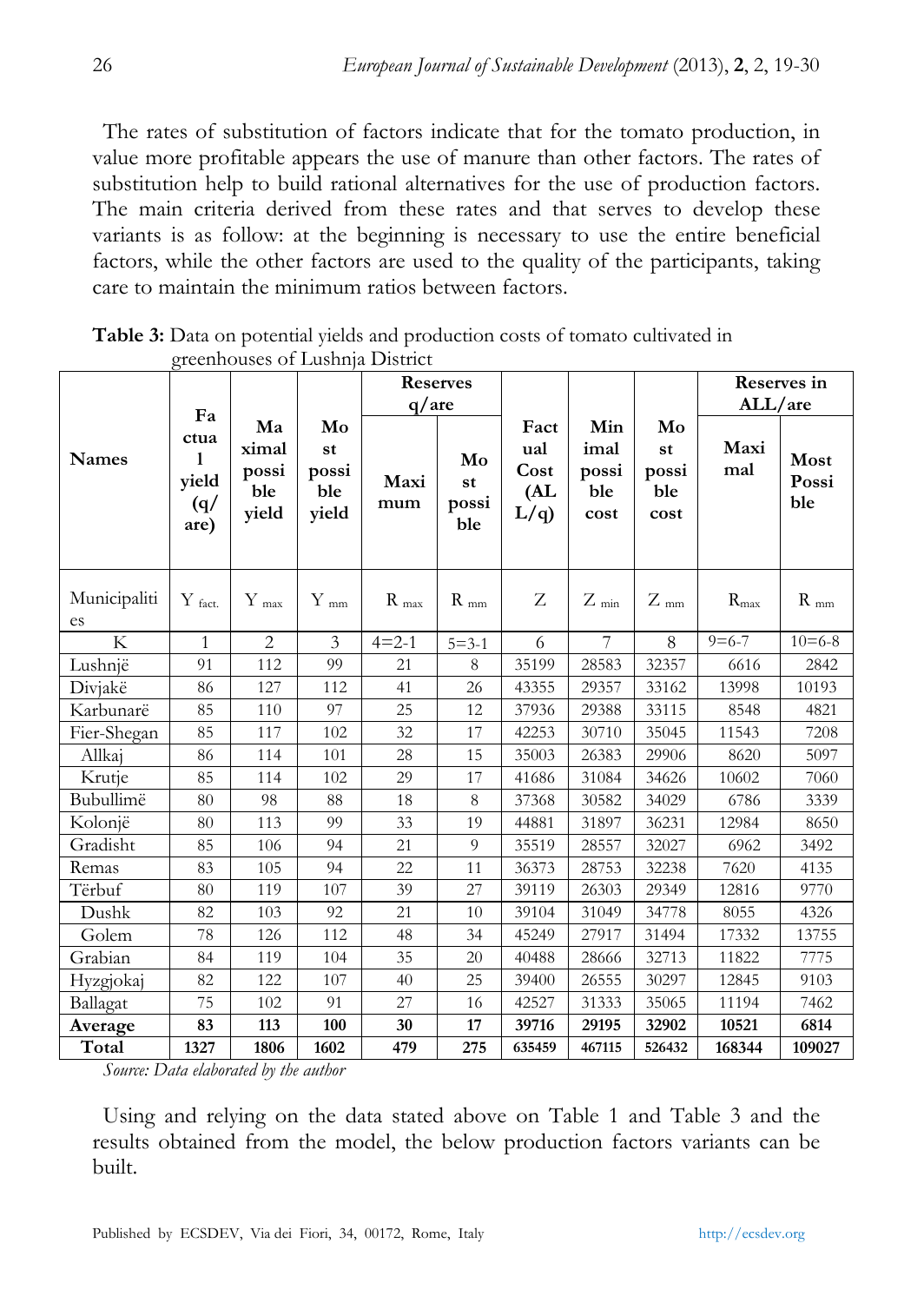| Factors    | <b>Variables</b> |       |       | Factors    | <b>Variables</b> |       |       |
|------------|------------------|-------|-------|------------|------------------|-------|-------|
|            | 1                | 2     | 3     |            | 1                | 2     | 3     |
| $X_1$      | 100              | 100   | 100   | $X_1$      | 100              | 100   | 100   |
| $X_2$      | 1.4              | 1.42  | 1.6   | $X_2$      | 1.579            | 1.83  | 1.63  |
| $X_3$      | 1.65             | 1.341 |       | $X_3$      | 1.5              | 1.68  | 1.7   |
| $\rm X_4$  | 0.06             | 0.07  | 0.31  | $X_4$      | 0.07             | 0.08  | 0.413 |
| $X_5$      | 53               | 50    | 55    | $X_5$      | 55               | 52    | 54    |
| Most       |                  |       |       | Maximal    |                  |       |       |
| possible   | 100              | 100   | 100   | Yield      | 113              | 113   | 113   |
| vield      |                  |       |       |            |                  |       |       |
| Expenditur | 29480            | 29057 | 23582 | Expenditur | 32253            | 35933 | 38145 |
| es         |                  |       |       | es         |                  |       |       |
| (000ALL)   | 60               | 00    | 00    | (000ALL)   | 90               | 40    | 30    |
| Cost/a     | 29481            | 29057 | 23582 | Cost/a     | 28543            | 31800 | 33757 |

**Table 4**: Choosing the rational alternatives for the use of production factors.

*Source: Data elaborated by the author* 

The third option can not be accepted because the use of liquid crystalline fertilizer is off limits to the actual variation (1q/are), which disrupts the relationship between liquid crystalline fertilizer and other factors. We can use the first or second version, in which the manure is used in maximum level 100 q/are. In these conditions, to achieve the highest possible efficiency is using less fertilizer and holding crystalline manure in minimum levels, but not outside of the actual variation. Water is kept at almost maximum levels of actual use. For the first variant, cost is estimated at 29,481 ( $ALL<sup>3</sup> / q$ ), while the second version cost is 29,057 (ALL/q). Under these conditions the most probable total reserves in reducing the cost per unit for the first variant is calculated:  $R = 39,716$ - $29,481=10,235$  (ALL/q). As for the second version, the total potential reserves are calculated as follows:  $R = 39,716-29,057 = 10,659$  (ALL/q). Based on these results, the best combination of factors for the first version can be calculated  $R<sub>h</sub>$  $= 10,235-6,814 = 3,421(ALL/q)$  or  $R<sub>h</sub> = 32,902-29,481 = 3,421(ALL/q)$  and the reserves in ALL/q for the second version are:  $R_h = 10,659 - 6814 = 3,845(ALL/q)$ or  $R_h = 32,902 - 29,057 = 3,845$  (ALL/q).

To continue with, the maximum reserves related to a better harmonization of the quantitative factors, can be calculated in the same way. The data in Table 4 above show that, the second option cannot be used because the use of liquid crystalline fertilizer is off limits to the actual variation, which disrupts the relationship between crystalline fertilizer and other factors. The first option is more profitable where the manure and crystalline manure are in their maximum limits of use, or close to it. Water factor is kept at its maximum factual condition.

 $\overline{a}$ 

 $3 \text{ } 1 \text{ ALL} = 0.0072 \text{ EUR}$  (December 2012)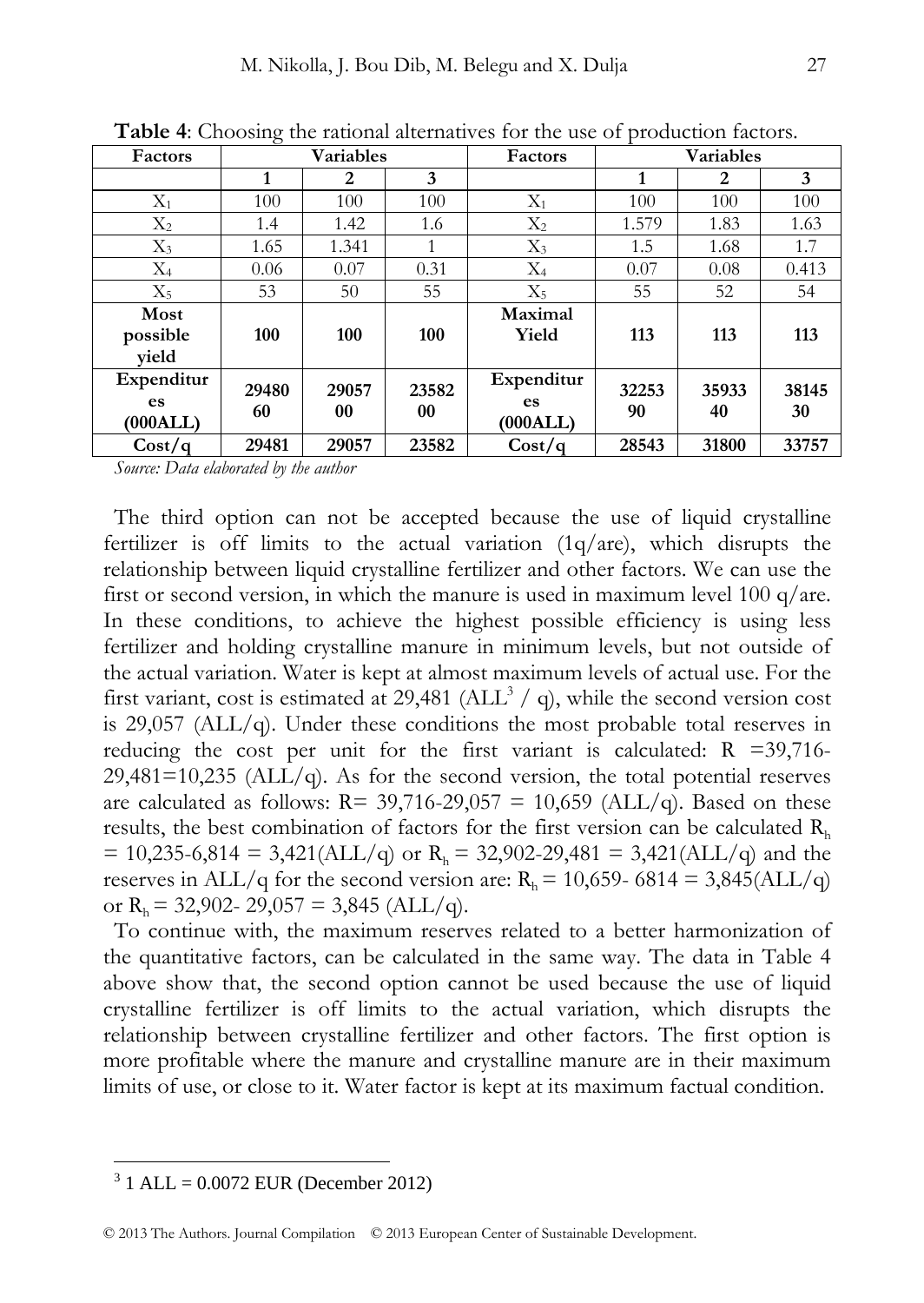The cost for 1 quintal, as can be seen from the results in the table above is 28, 543 ( $ALL/q$ ). However, the third option can be used also where the cost for 1 quintal turns 33,757 ( $ALL/q$ ) which is higher than the cost of the first option. In such conditions the total reserves in reducing the cost per unit for the first option is:  $R = 39,716 - 28,543 = 11,173$  (ALL/q). As for the third option:  $R = 39,716 33,757 = 5,959$  (ALL  $\big/$  q). Following those results, for the first option the best combination of factors can be calculated as follow:  $R_h=11,173-$ 10,521=6,52(ALL/q) or  $R_h = 29,195-28,543 = 652(ALL/q)$ . While, the respective reserve for the third option in ALL/q are:  $R_h = 10,521-5,959 = 4,592(ALL/q)$  or  $R_h = 33,757-29,195 = 4,592(ALL/q)$ . Knowing the reserves and in specific the ones that come out from the deficiencies in the harmonization of factors, helps out in yield agricultural crops assess and costs planning.

Moreover, based on the quantities that a farm has for each production factor, through the above models we are able to measure the maximal and the most possible yield, e.g. if the farm has these quantities of production factors:  $X_1 = 95q/$ are,  $X_2 = 1.7q/$ are,  $X_3 = 1.4q/$ are,  $X_4 = 0.7q/$ are,  $X_5 = 60m^3/$ are, so the maximal yield that can be achieved is 121.78q/are, with a minimum cost of 27,627.46 ALL/q, while the most possible yield is 108.89 q/are, with the most possible cost of 30,899.6 ALL/q.

These results are a good basis for the calculation of farm income as a result of this agricultural crop cultivation. Such analysis, using the above models, can be used not only for other agricultural crops cultivated in agricultural farms, but also in the livestock sector.

# **Conclusions**

The use of mathematical models in financial and economical analysis of the factors in the increase of agricultural productivity, is a priority in the contemporary developments of agricultural sectors. From the data analysis we found out that the average productivity was increased by 17q/are or 30%, while in specific municipalities such as Golem by 38%, Terbuf about 33% and in Divjake about 32%. On the other hand, in terms of the cost of tomato production, the reserves were substantial, about 21%, while in other municipalities the reserves for reducing the cost of tomatoes have been even greater as: Divjake 31%, 24% in Kolonje , and in Terbuf 33%. The rates of substitution help to design the rational alternatives for the use of production factors. The main criteria derived from these rates and that serves to develop these variants is as follow: At the beginning is necessary to use the entire beneficial factors, while the other factors are used to the quality of the participants, taking care to maintain the minimum ratios between factors. Based